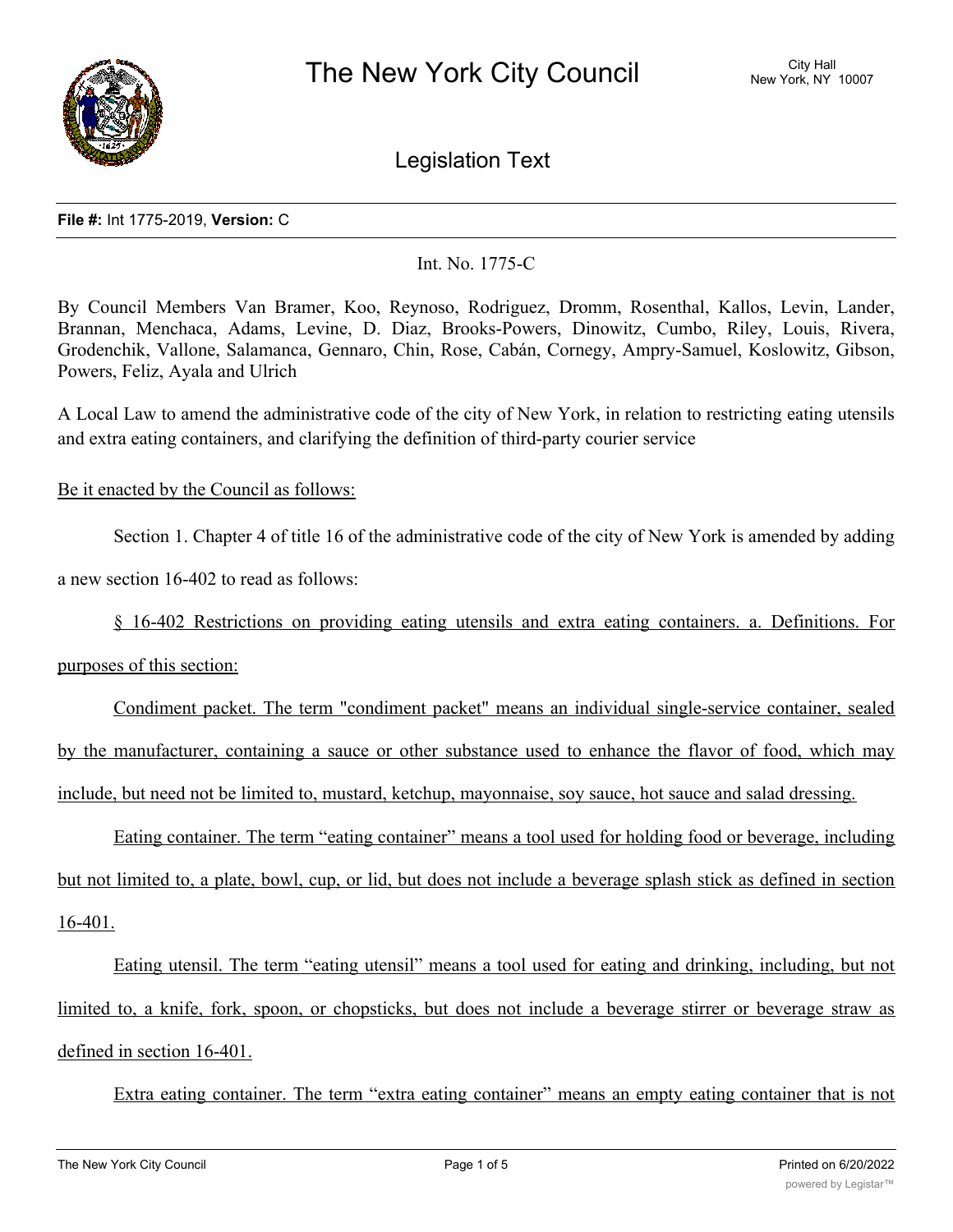## **File #:** Int 1775-2019, **Version:** C

used to hold a customer's food or beverage.

Food service establishment. The term "food service establishment" has the same meaning as set forth in section 16-401.

Napkin. The term "napkin" means a piece of cloth or paper used to wipe a person's hands or face or protect garments while eating.

Take-away. The term "take-away" means food or beverage provided by a food service establishment to be consumed off the premises of such food service establishment.

Third-party courier service. The term "third-party courier service" means a service that: (i) facilitates the same-day delivery or same-day pickup of food, beverages, or other goods from a food service establishment on behalf of such food service establishment or a third-party food delivery service; (ii) is owned and operated by a person other than the person who owns such food service establishment, and (iii) is not a third-party food delivery service.

Third-party food delivery service. The term "third-party food delivery service" means any website, mobile application or other internet service that: (i) offers or arranges for the sale of food and beverages prepared by, and the same-day delivery or same-day pickup of food and beverages from, a food service establishment; and (ii) that is owned and operated by a person other than the person who owns such food service establishment.

b. No food service establishment shall provide eating utensils, condiment packets, napkins, or extra eating containers to a take-away customer, whether directly to such customer or through a third-party courier service or third-party food delivery service, unless such customer requests eating utensils, condiment packets, napkins, or extra eating containers.

c. 1. Third-party food delivery services shall provide options to allow a customer to request eating utensils, condiment packets, napkins, and extra eating containers upon submission of an order. Such options shall be available for all methods of ordering, including but not limited to phone, internet, or mobile phone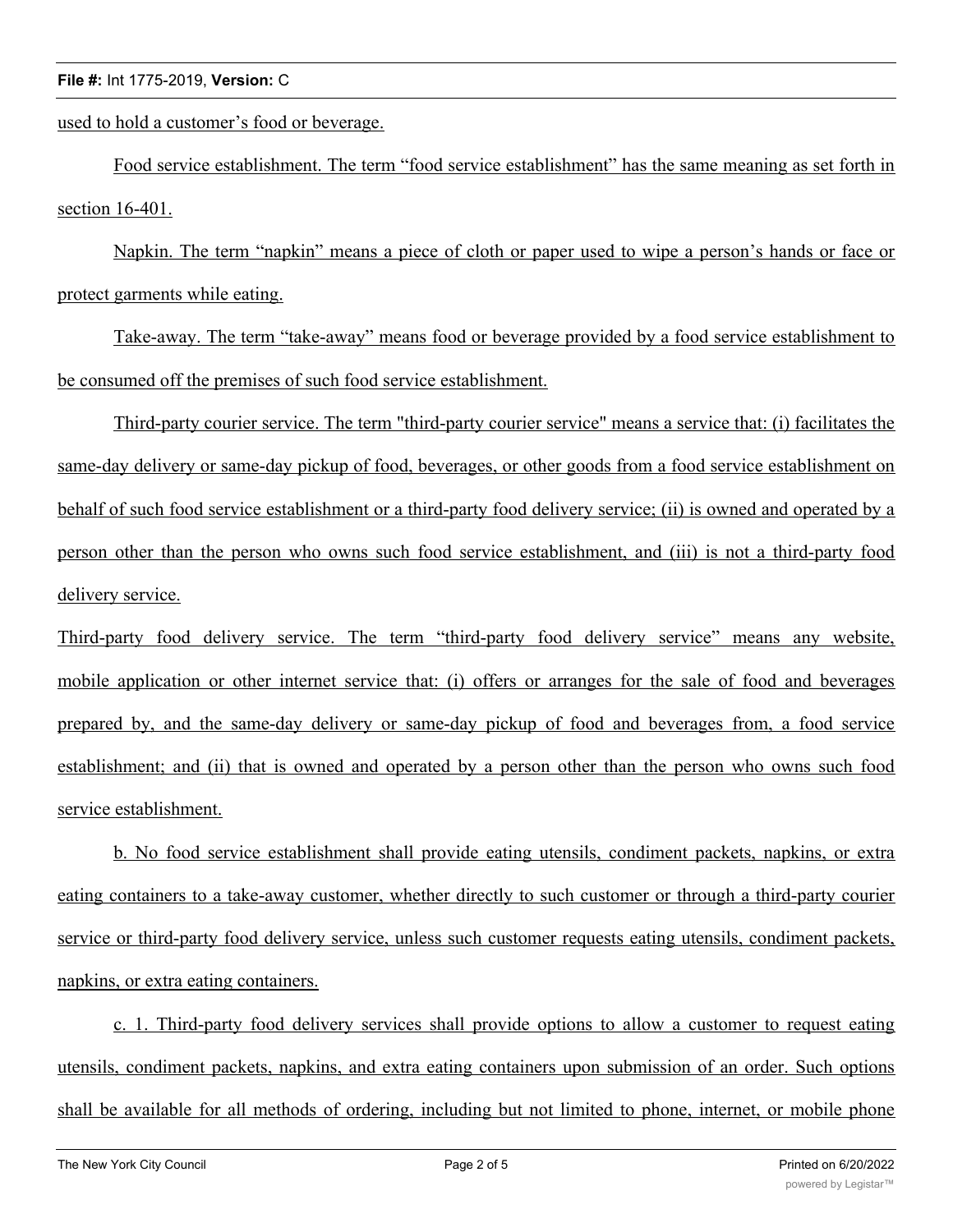application orders. The default selected option shall be that no eating utensils, condiment packets, napkins, or extra eating containers are requested.

2. No third-party courier service or third-party food delivery service shall provide eating utensils, condiment packets, napkins, or extra eating containers to a customer, unless such eating utensils, condiment packets, napkins, or extra eating containers are requested by such customer, or such eating utensils, condiment packets, napkins or extra eating containers are in the food or beverage packaged by the food service establishment for delivery when such third-party courier service or third-party food delivery service picks up such food or beverage.

3. If a food service establishment fills an order placed through a third-party food delivery service, such food service establishment may rely on the information provided by such third-party food delivery service regarding whether the customer has requested eating utensils, condiment packets, napkins, or extra eating containers pursuant to paragraph 1 of this subdivision. In a proceeding to collect a civil penalty pursuant to subdivision f of this section, it shall be a complete defense for a respondent food service establishment to establish that such food service establishment relied on the information provided to it by the third-party food delivery service regarding the customer's choice pursuant to paragraph 1 of this subdivision. A copy or screenshot of a communication by the third-party food delivery service to the food service establishment regarding the customer's choice pursuant to paragraph 1 of this subdivision shall constitute prima facie evidence that the food service establishment relied on the information provided to it by the third-party food delivery service. Each third-party food delivery service shall provide such communication in writing to a food service establishment within 72 hours of such food service establishment's request for such communication.

d. The department, the department of health and mental hygiene and the department of consumer and worker protection shall have the authority to enforce the provisions of this section.

e. In consultation with other city agencies, the department shall conduct outreach and education about the requirements of this section.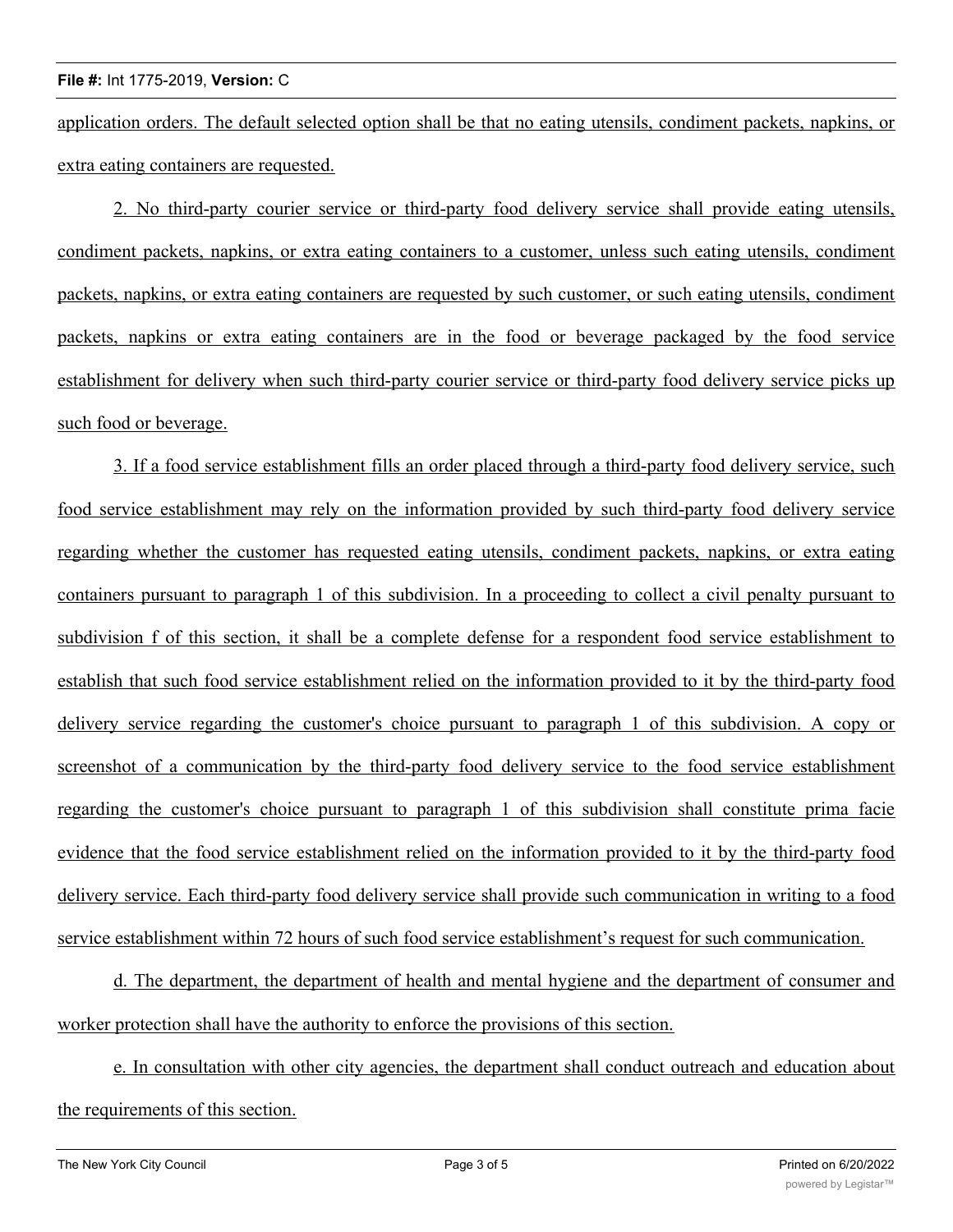## **File #:** Int 1775-2019, **Version:** C

f. Any person who violates this section or any rule promulgated pursuant thereto shall be liable for a civil penalty recoverable in a civil action brought in the name of the commissioner, the commissioner of health and mental hygiene or the commissioner of consumer and worker protection, or in a proceeding before the office of administrative trials and hearings pursuant to section 1049-a of the charter, or in the case of a food service establishment within the jurisdiction of the commissioner of health and mental hygiene or the commissioner of consumer and worker protection, in a proceeding before the office of administrative trials and hearings pursuant to section 1048 of the charter. Such penalties shall be in the amount of \$100 for the first violation, \$200 for the second violation committed on a different day within a period of 12 months, and \$300 for the third and each subsequent violation committed on different days within a period of 12 months, except that any agency enforcing the provisions of this section shall not issue a notice of violation, but shall issue a warning and provide information on the provisions of this section, for any violation that occurs before July 1, 2023.

g. The department, as part of the waste characterization study required pursuant to subdivision b of section 16-316.1, shall, where practicable, assess the amount of single-use items in the waste stream and the change in such amount from any previous studies. The department shall include such information in such study submitted to the council and the mayor.

§ 2. Section 20-1501 of the administrative code of the city of New York, as added by local law number 114 for the year 2021, is amended to read as follows:

Third-party courier service. The term "third-party courier service" means a service that (i) facilitates the same-day delivery or same-day pickup of food, beverages, or other goods from a food service establishment on behalf of such food service establishment or a third-party food delivery service; [and] (ii) that is owned and operated by a person other than the person who owns such food service establishment; and (iii) and is not a third-party food delivery service.

 $\overline{\phantom{a}}$  3. This local law takes effect 180 days after it becomes law, except that section two of this local law, except that section two of this local law, except that section two of this local law, except that sectio